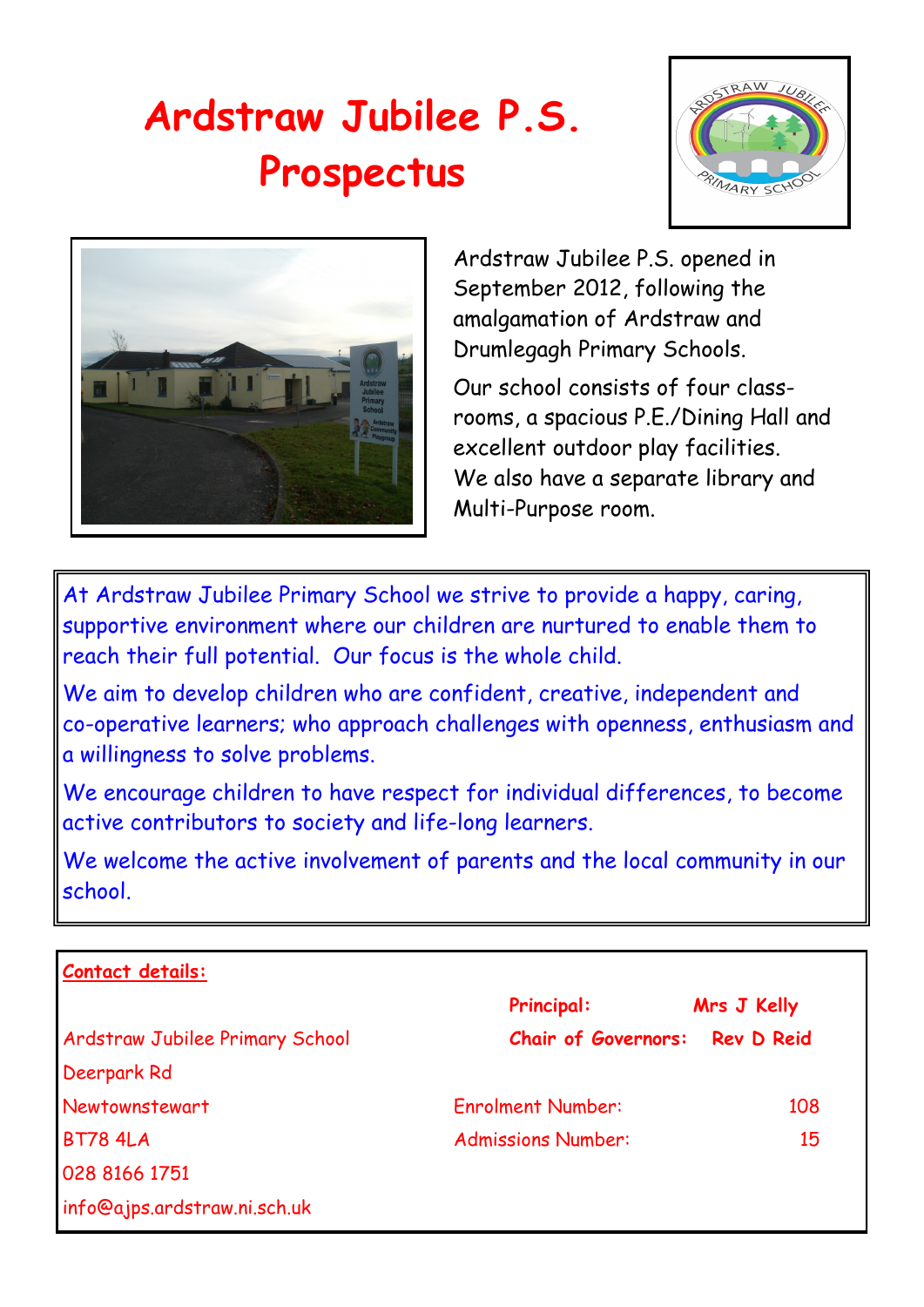# **Admissions Arrangements:**

Parents considering sending their children to Ardstraw Jubilee P.S. are welcome to make a visit (by appointment) to meet the Principal and other teachers and to view the school.

Application forms for admission are available from the school office and should be returned to the Principal before 12 noon Wednesday 11th January 2017

The Board of Governors has determined that the following criteria should be applied in the event of oversubscription, in the order set down below;

Children of compulsory school age:

- 1. Applicants who have a sibling currently attending the school.
- 2. Applicants who are the eldest child in the family.

3. Applicants who live closest to the old primary school in Douglas Bridge, the old primary school in Drumlegagh or to the present Ardstraw Juilee Primary School, as measured by the shortest driving distance by road from the front door of the child's normal place of residence to the main gate of the relevant listed school.

In the event that after the above criteria have been applied there is still a greater number of applicants than places available, then the matter shall be decided by giving preference to those children who are the eldest, as established by the date of birth as entered on their Birth Certificate.

# **Your child's introduction to our school:**

Starting school is one of the most important stages in your child's development.

It is our aim that the transition from home to school environment should be a happy experience for your child and for you! The introduction of new pupils to our school takes place in stages:

- 1. Parents and prospective pupils are welcome to visit the school initially for a tour and to meet with the class teacher and Principal.
- 2. During June all pupils who will be coming to school in September will be invited to attend familiarisation sessions to meet their teacher and new classmates. They are also invited to our Sports day and end of year BBQ.

 Parents will also be invited to attend an information session with the class teacher.

For the month of September new pupils in Year 1 will attend morning sessions only and should be collected from school at 12.15 p.m.— they will not stay for lunch until October. Thereafter, up until the end of Year 3, children finish school at 2 p.m.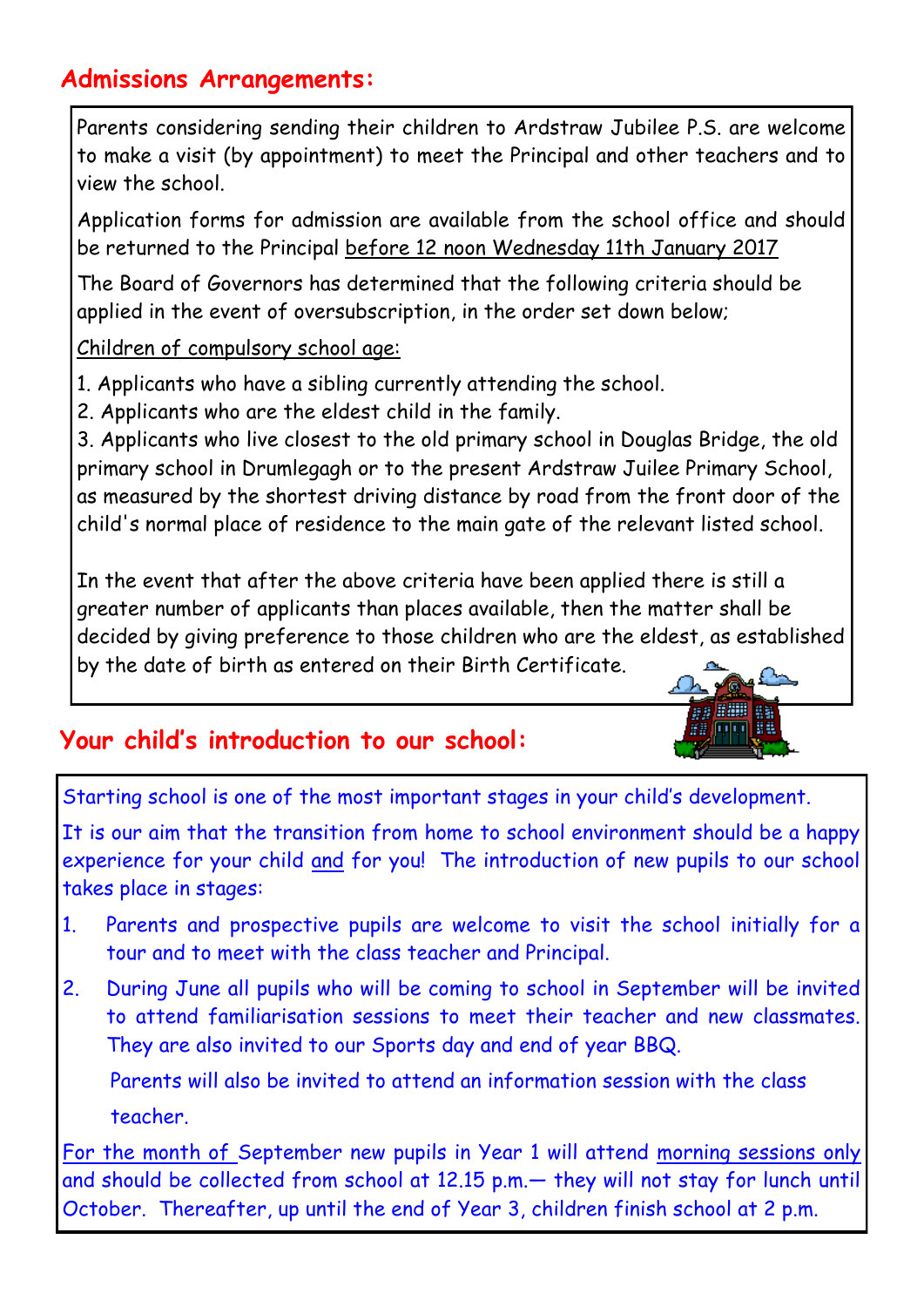# **Special Educational Needs:**

We are aware that some children have learning difficulties and we provide as much extra support as resources allow. The first step is assessment and support within school, initially from the class teacher and other members of staff.

If it is deemed necessary, a child may then be referred to the Education Authority —Western Region Psychology service for further assessment and may receive additional support at this stage. Parents are kept informed of their child's progress at all stages .



**Homework** is used to reinforce and consolidate the work covered in school and also to keep parents informed of the work their child is doing in class.

Homework is set daily Monday—Thursday and includes reading, a written home work (which may be Literacy, Numeracy or another subject) and spellings from Year 3.

Homework may sometimes include learning facts or practical work in place of a written task. Teachers aim to ensure that home works are relevant to on-going class work and set at an appropriate level for your child to complete with a good degree of independence.

#### **Religious Education:**



The teaching of R.E. in each year group is based on the core syllabus for Northern Ireland and is non-denominational.

We have whole-school Assemblies every Monday and Thursday, which are sometimes taken by the local minister or other speakers.

Parents have the right to withdraw their children from RE lessons or Assembly. Parents wishing to exercise this right should contact the Principal in writing.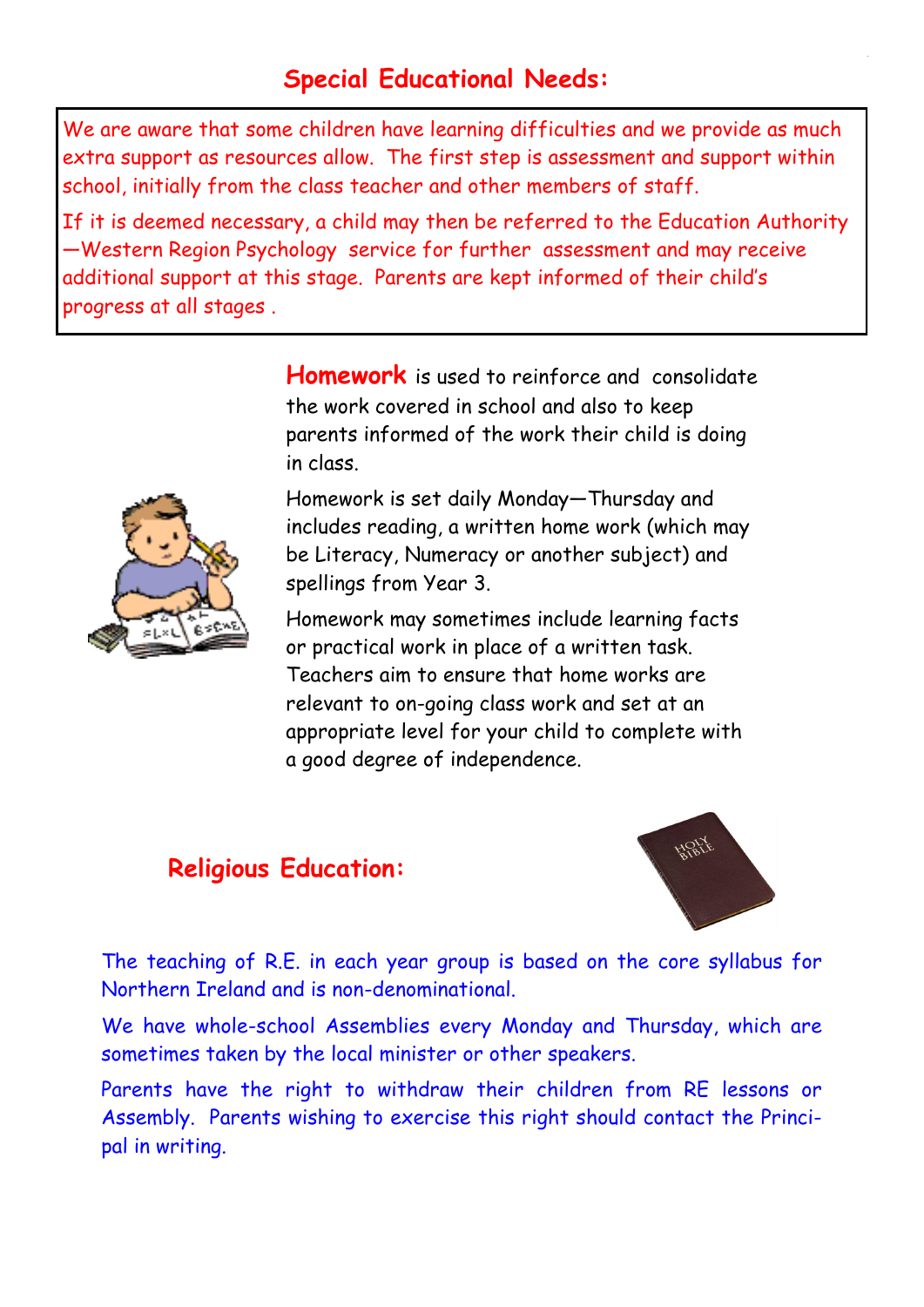# **The School Day:**

Breakfast Club runs from 8.40 a.m.—9.00 a.m. Supervision by teachers in classrooms from 9.00 am. School commences at 9.10 a.m. Children who live more than two miles from the school are entitled to a free bus place and those children who live on or near a school bus route within two miles of the school are usually granted a concessionary bus place. Children living in the village of Ardstraw usually walk to and from school accompanied by parents. **Parents bringing children to school by car are requested to use the lay-by outside the school gates, so that children can enter the school grounds by the adjoining footpath.** 

**For safety reasons parents are asked not to bring vehicles into the school grounds.**

Morning break is from 10.45—11.00 a.m. when children have an opportunity to have a healthy snack and to play. Fresh Fruit is available to order at a cost of approx. £6.00 a month (30p a day) and 1/3 bottles of milk are available at a cost of 20p a day, payable monthly in advance.

Lunch time is from 12.30—1.20 p.m. for all classes.

At present school meals cost £2.50 a day (£12.50 a week) payable on a Monday in advance. Alternatively, children may bring a healthy packed lunch if desired.

School finishes at 2 p.m. for Years 1—3, when they can then go home or stay for After School Activities to 3 p.m. Children are collected outside their classroom at home time.

Children in Years 4—7 finish at 3 p.m. and school transport is available at this time if your child is eligible.



#### **Extra-Curricular Activities:**

At Ardstraw Jubilee Primary School we feel it is important to enhance our teaching and learning by offering the children as wide a range of activities as possible. These include: use of the outside environment and outdoor play, educational trips linked to topics being studied, involvement in local sports tournaments and competitions such as Choir, art, table quizzes, Eco-Schools, music tuition (Cornet and so on). We put on whole school plays/ concerts on a regular basis and the children are encouraged to support charities to help those less fortunate than themselves.